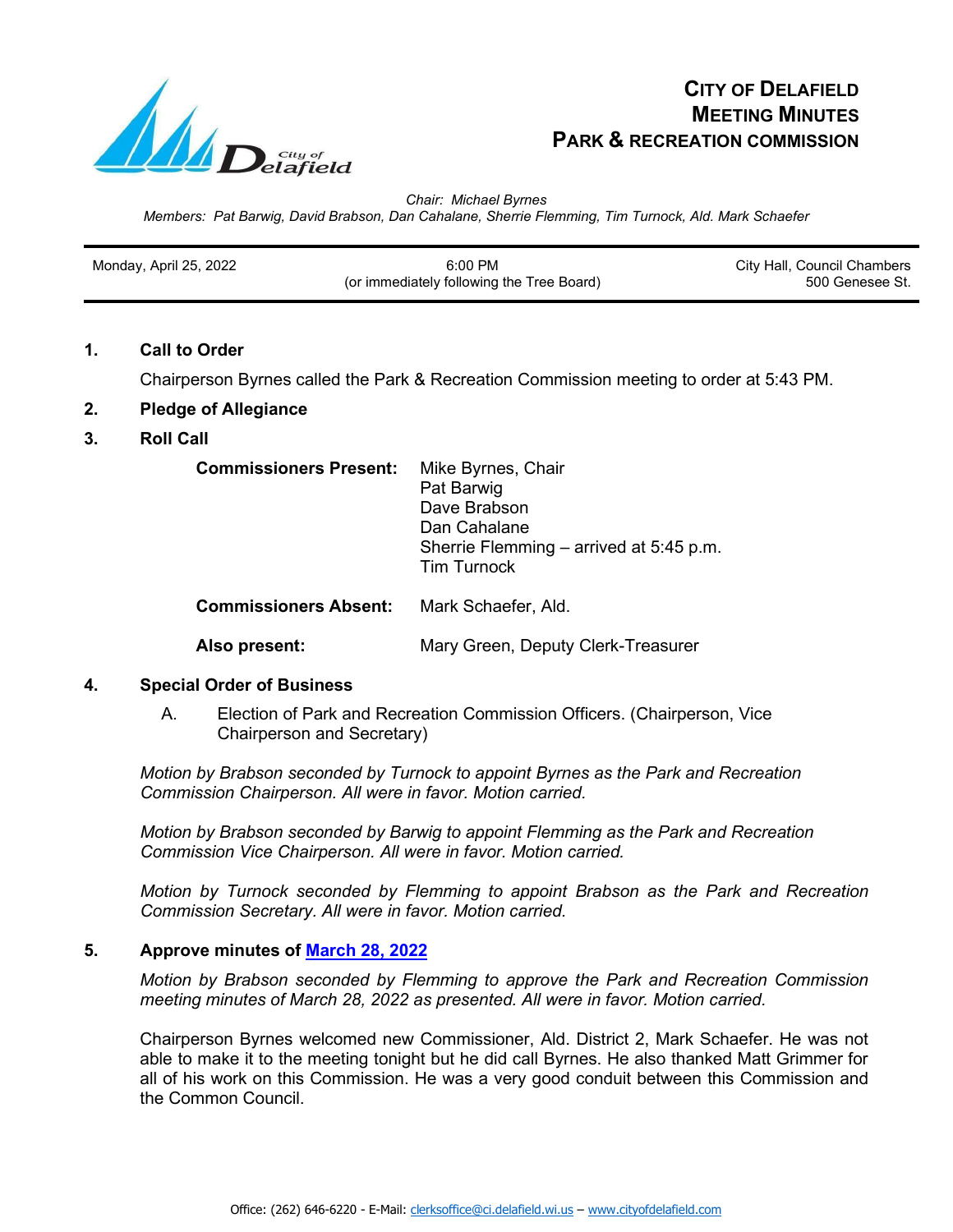City of Delafield Park & Recreation Commission Minutes Monday, April 25, 2022 Page 2 of 4

#### **6. Citizen's Comments**

Mary Daniel, 309 Wisconsin Avenue – Thanked everyone who came out to volunteer for Pluggin on the Bark on Saturday morning at 7:00 a.m. There were nine volunteers. They were very successful and got done quickly. The next volunteer day is June  $11<sup>th</sup>$ . This day will be more specifically for pulling and digging the invasive species.

## **7. Unfinished Business**

Discussion and possible action on the following items:

A. Park Walk Schedule/Agenda (All)

The Park Walk is still scheduled for June 4, 2022. Flemming and Cahalane will not be available that day. It was discussed and decided they will start at St. John's Plaza at 9:00 a.m. and continue to St. John's Park, Cushing Park, Fish Hatchery Sports Complex and Fireman's Park.

B. Free Fishing Day for Kids – May  $21^{st}$  (Brabson)

They changed the fish supplier this year to Keystone Fish Hatchery in Richmond, Illinois. They now have the permits needed to stock the pond. This year there will be 250 bluegill and 50 bass. Mike Smith from Dick Smith's Bait and Tackle will be at the event with volunteers. Brabson has the flyers ready to print. He will email the flyer to Fleming, Cahalane and Henry to help distribute to the schools and City Hall staff will print some copies for distribution. City Hall staff will also post the flyer on the city website and Facebook page. All volunteers should arrive at 8:30 a.m.

C. Lake Nagawicka access and Cushing Park Erosion Plans (Turnock)

The Lake Nagawicka access for Clearwater Outdoor to launch paddleboards is not in good shape. Turnock met with R.C. from Laue Landscaping at the location and his recommendation was to put a load of sand there. He can also move some of the rocks out of the way. He doesn't think it would be a problem with the DNR because it is already an artificial site, but we will get SEH involved to double check. The price would be \$700 for the sand and to move the rocks.

The area adjacent to the parking lot at Cushing Park is severely eroded and the roots are hanging out over the water. Turnock met with R.C. from Laue Landscaping and they talked about some alternatives. One option is to put some rocks there along the bank, similar to how they did where the steps were installed a couple years ago, along with planting three red dogwood bushes. Turnock also asked him to put some steps there. The first quote for rocks and landscaping is \$2,500. For the steps it would be \$3,500. Flemming asked if we choose the steps, that they are wider. Turnock commented that this is becoming a safety issue.

D. Stage at Liberty Park timeline

No information was available at this time.

E. VMR viewing platform and plan for cleared area around the platform (Turnock)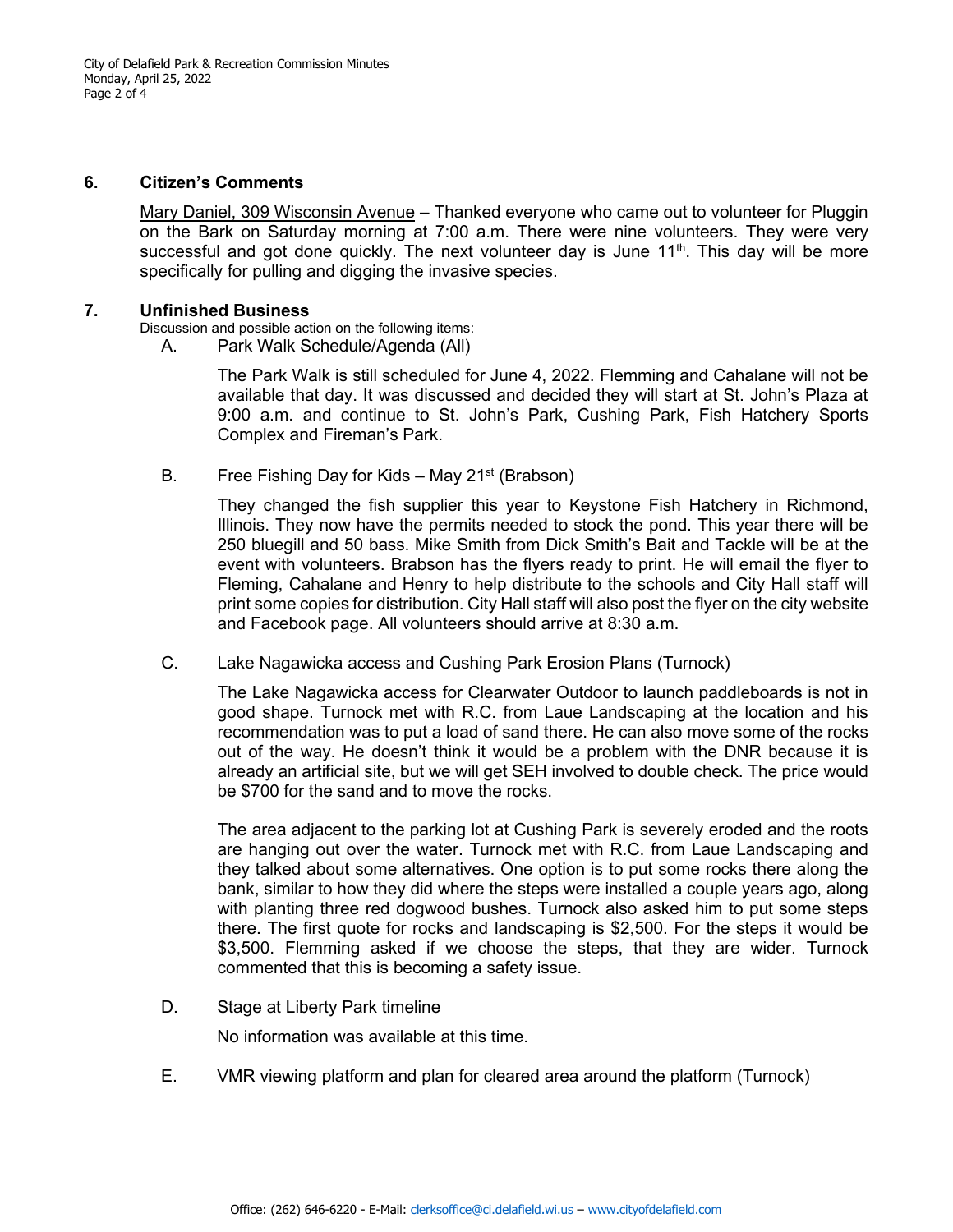Turnock met with City Engineer Mike Court. There are a couple potential sites for the ramp. It should not be a problem to complete this without a railing. We might have to do some preliminary grading. City Forester Heinzel is working with someone to spray herbicide in the area. We would also like to get woodchips from the city for the site.

#### **8. New Business**

Discussion and possible action on the following items:

A. Bark River Trail Easement on North Side of River through St. John's/Hendricks property (Turnock)

Turnock, Brabson and Jim Reiher have been working with St. John's for several years to get approval for access to the north trail. We just want to make it wide enough to get a truck in there to place wood chips and remove downed trees. We had the legal documents drawn up for easement purposes. Mayor Attwell has asked us to back down on this for now.

B. Memorial benches along the Bark River – Jan Turnock memorial donations (Turnock)

There is still money in the Jan Turnock Memorial Donations Fund. Turnock would like to get a couple more benches with this money. They discussed the memorial bench that was approved last year and questioned whether it was installed yet. Turnock will point out his proposed locations for the benches at the Park Walk.

C. Plan Commission Update (Cahalane)

Cahalane explained that he only sees the Plan Commission information when the public sees it. If anyone on this Commission sees something on a Plan Commission agenda that affects this Commission, please tell him. At this time, he does not have any information on the Hendricks property. The last meeting was mostly discussion on the gun club.

Byrnes summarized the main points we are interested in regarding the Hendricks development at the St. John's military academy location. The denser the plan gets, the more there is a need for some park and recreation space. Cushing Park already gets busy without additional people living in the area. There is also potential shared opportunity between the city, the developer and St. John's for shared use of recreational facilities.

Barwig mentioned the 10-year population plan and asked Cahalane to keep an eye on the population density to make sure they are keeping with the plan.

D. Deer management update (Turnock)

Some of the tree stands were taken out of production because they were too close to schools. He talked to the Kettle Moraine School District to possibly allow hunting on non-school days. We would need legal advice on this. Turnock does have some ideas for other locations for stands.

E. Financial Statements, Capital Projects Update (February and March 2022)

At this time there is not a time-line for the basketball court at Fireman's Park. There is \$50,000 for the stage design at Liberty Park. There was discussion on whether DAFI was still involved with the project. Byrnes will call Schaefer about being assigned to